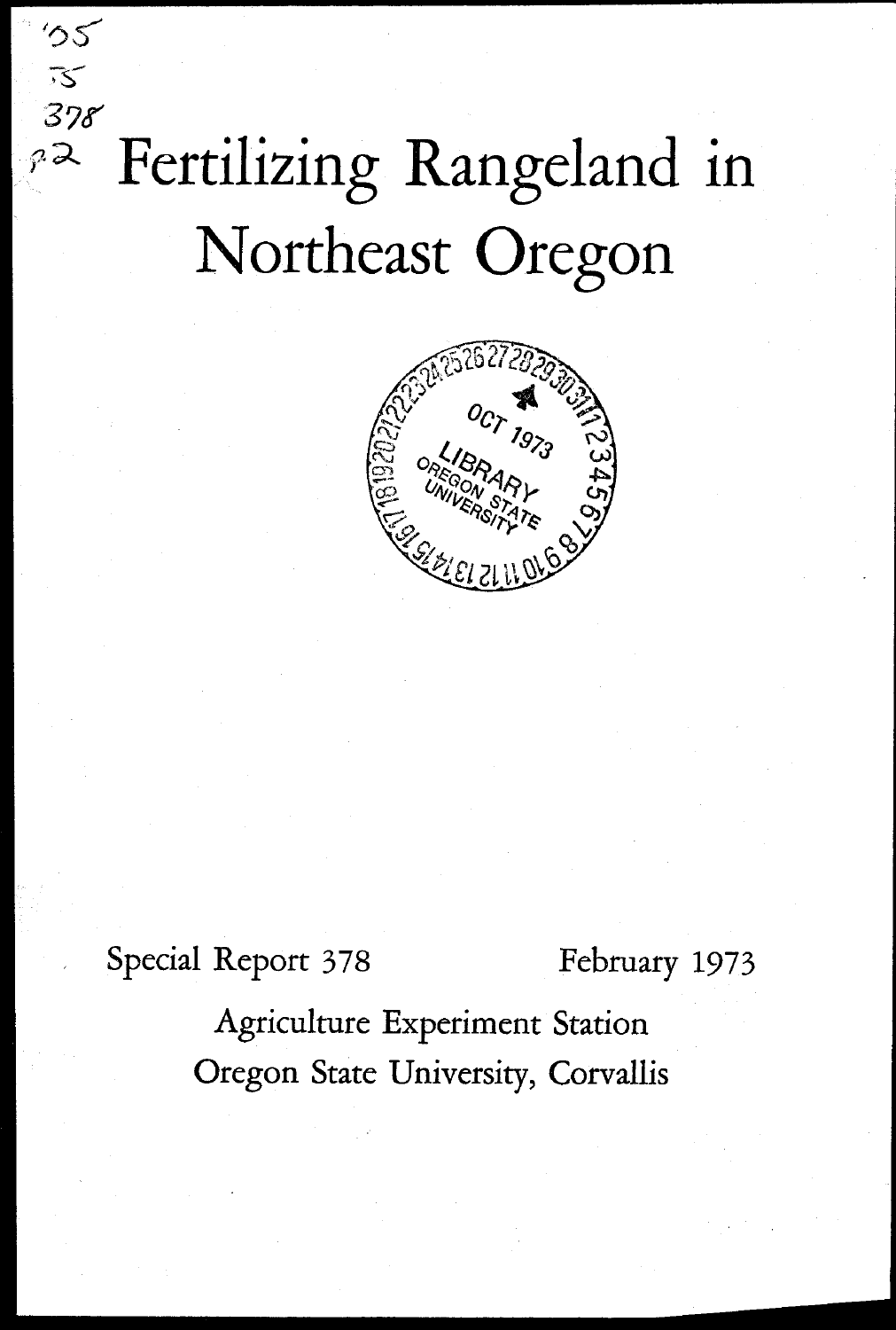## Fertilizing Rangeland in Northeast Oregon

F. V. Pumphrey and R. D. Hart<sup>1</sup>

Livestock production is the primary agricultural enterprise in northeast Oregon. The livestock rancher's business is converting forage to meat. Management practices which increase forage production potentially increase livestock numbers and the quantity of meat produced.

The purpose of this report is to summarize results of experiments conducted over a ten-year period to determine the possibility of increasing summer forage available to livestock through the application of commercial fertilizers to rangeland in northeast Oregon. Nitrogen, phosphorus, and sulfur have increased yields and given economical returns when properly applied to cultivated grasses, grains, and legumes in northeast Oregon (Pumphrey, 1961, 1963, 1965). Nitrogen on grains, irrigated pastures, hay meadows, and grass seed crops has produced more response than any other element applied as a fertilizer. Occasionally combinations of phosphorus or sulfur with nitrogen or all three elements have been more productive than nitrogen alone. Legumes in many areas require additional phosphorus and sulfur for maximum yield. Soil tests have been valuable in estimating the need for fertilizing with phosphorus.

### **Experimental Procedure**

Fertilizer experiments were established on native rangeland growing mainly grasses and forbs, foothill meadows, and seeded rangeland. These locations received 15 or more inches average annual rainfall. Several experiments were established on crested wheatgrass and on native range growing mainly bluebunch wheatgrass, downy bromegrass, and sagebrush. These locations received less than 15 inches average annual rainfall. No location was sub-irrigated. Soils varied from moderately shallow to deep. Some native range locations contained sufficient

rock on or near the surface to prevent tillage. No experiment was located on soil derived primarily from volcanic ash. Soil samples, taken prior to fertilizer application, were analyzed, and the results were interpreted.

Fertilizers were applied as a topdressing as spring growth was beginning. In a few experiments, fall fertilizer application was compared to spring fertilizer application. Plots were arranged in a randomized block design with three or more replications. Fertilizers used were ammonium nitrate (33.5 percent nitrogen), concentrated superphosphate (44 percent available  $P_2O_5$ ), and gypsum (20 percent sulfur). Nitrogen, phosphorus, and sulfur fertilizers were applied singly or in various combinations. Green forage samples for yield determinations were taken at hay stage of growth. All forage yields were calculated on an ovendry moisture basis.

If the difference in yield between treatments was as great or greater than the least significant difference (LSD) shown in the table for that experiment, it is assumed that the difference was because of fertilizer treatment. The LSD at the 5 percent level of significance was used. N. S. is used to denote that no significant difference at the 5 percent level existed among treatment yields. The CV value (coefficient of variation) is an indication of variation within the experiment.

The species of native plants varied from one location to another. Plants predominating on native grass and forbs range and on foothill meadows are listed in Table 1. Grassland type, estimated

*AUTHORS:* F. V. Pumphrey is Associate Professor of Agronomy, Eastern Oregon Experiment Station, Union, Oregon, 97883, and R. D. Hart is Assistant Professor, Cooperative Extension Service, LaGrande, Oregon, 97850.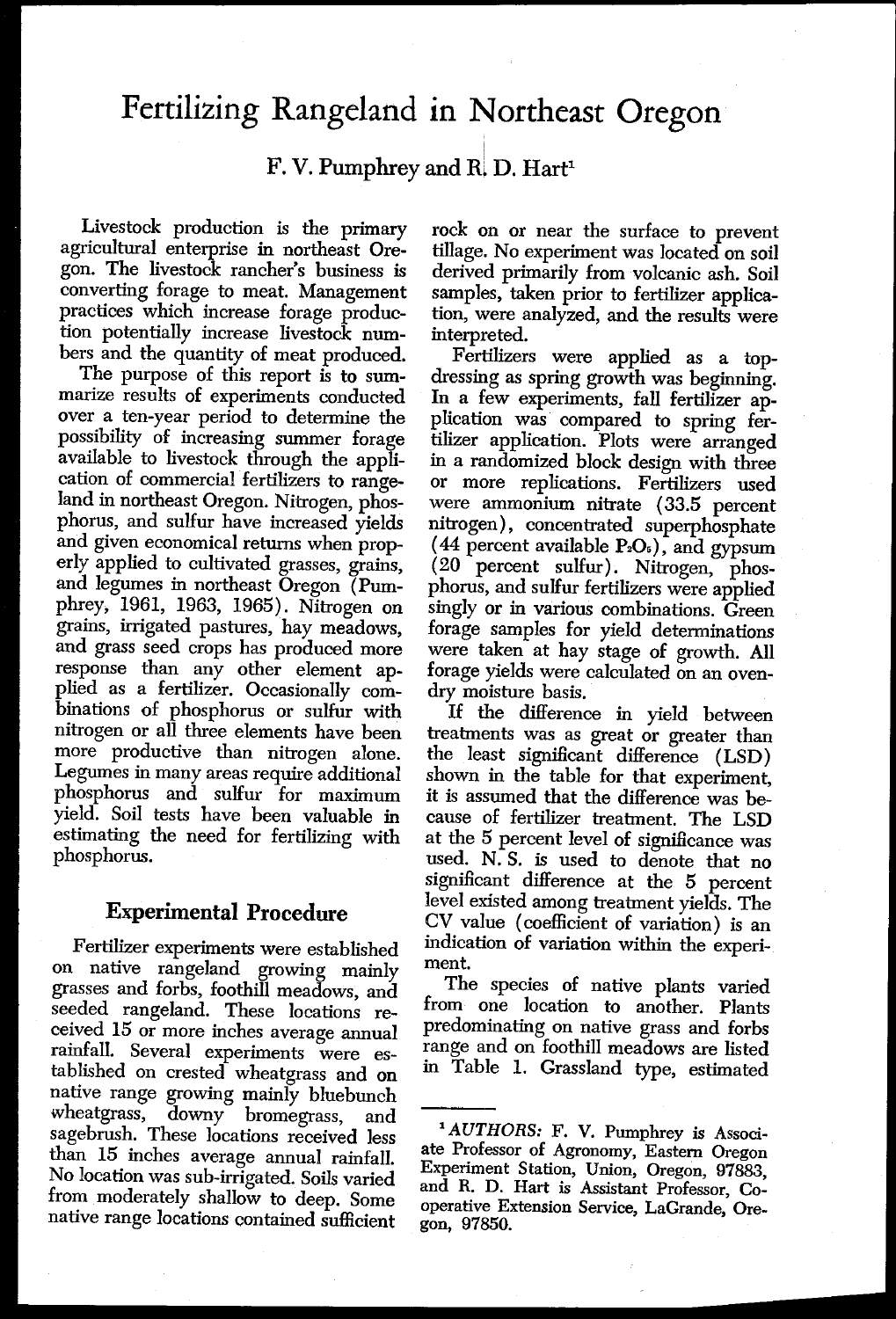average annual precipitation, soil depth, and soil test data are reported in Table 2.

#### **Results**

#### Soil analyses

Soil test data show each soil was slightly acid, contained moderate to high amounts of available phosphorus and potassium, and was adequately supplied with calcium and magnesium (Table 2).

#### Native range and foothill meadow fertilization

Forage yields from unfertilized native rangeland varied from 435 to 1,390 pounds per acre annually (Tables 3, 4,  $\bar{5}$ , and  $\bar{6}$ ). This appears to be a normal range in production which can be expected among years and locations. An example of extreme variation in forage yield at one location between years is presented in Table 3. Yields in location 2 and 3 the year the fertilizers were applied were 1,160 or more pounds per acre. Yields the year following fertilization, a below-average rainfall year, averaged only about half those of the previous year.

Table 1. Common and scientific names of plants predominating on fertilized native grass and forbs range and foothill meadow sites

#### Grasses

#### Idaho *fescue-Festuca idahoensis*

Bluebunch wheatgrass-Agropyron *spicatum*

Kentucky bluegrass-Poa *pratensis*

Canada bluegrass-Poa *compressa*

Junegrass-Koeleria *cristata*

Timothy-Phleum *pretense*

Downy bromegrass ( cheatgrass *)-Bromus tectorum*

Rattlesnake brome-Bromus *brizaeformis*

#### Forbs

Balsamroot-Ba/samorhiza *sagittata* Mules *ear-Wyethia amplexicaulis* Eriogonum-Eriogonum *sp. Yarrow-Achillea millefolium* Clarkia-Clarkia *pulchella* Geranium-Geranium *viscosissimum* Lupine-Lupine sp.

6). The greatest increase in yield from fertilizing native range and foothill meadows occurred in the experiment reported in Table 5. Thirty pounds of nitrogen increased forage yield less than 600 pounds per acre. The second thirty pounds of nitrogen applied increased yields another 300 to 400 pounds per acre. Increasing the amount of nitrogen

| only about han those of the previous<br>pounds per acre. The second thirty<br>year.<br>pounds of nitrogen applied increased<br>Forage production was increased by<br>yields another 300 to 400 pounds per<br>fertilization, but the increase was not<br>acre. Increasing the amount of nitrogen<br>large at any location (Tables 3, 4, 5, and<br>Table 2. Grassland type, estimated precipitation, soil depth, and soil test data for<br>range fertilizer experiments |                                          |                           |           |     |     |             |                                         |             |
|-----------------------------------------------------------------------------------------------------------------------------------------------------------------------------------------------------------------------------------------------------------------------------------------------------------------------------------------------------------------------------------------------------------------------------------------------------------------------|------------------------------------------|---------------------------|-----------|-----|-----|-------------|-----------------------------------------|-------------|
|                                                                                                                                                                                                                                                                                                                                                                                                                                                                       |                                          | Estimated                 |           |     |     |             | Soil test data, 0-8" depth <sup>2</sup> |             |
| Locations                                                                                                                                                                                                                                                                                                                                                                                                                                                             | Grassland Type <sup>1</sup>              | precipita-<br>tion        | Soil      |     | P   | к           | Ca                                      | Mg          |
|                                                                                                                                                                                                                                                                                                                                                                                                                                                                       |                                          | inches,<br>annually depth |           | рH  | ppm | me/<br>100g | me/<br>100g                             | me/<br>100g |
| 1                                                                                                                                                                                                                                                                                                                                                                                                                                                                     | Native foothill meadow                   | 22                        | over 4'   | 6.6 | 15  | 0.71        | 6.5                                     | 2.3         |
|                                                                                                                                                                                                                                                                                                                                                                                                                                                                       | Native foothill meadow                   | 22                        | over 4'   | 6.7 | 22  | 0.85        | 7.6                                     | 2.1         |
| $\frac{2}{3}$                                                                                                                                                                                                                                                                                                                                                                                                                                                         | Seeded foothill meadow                   | 22                        | over 4'   | 6.6 | 26  | 0.56        | 12.0                                    | 4.9         |
| $\overline{\mathbf{4}}$                                                                                                                                                                                                                                                                                                                                                                                                                                               | Native grass and forbs                   | 15                        | $1 - 3'$  | 6.4 | 18  | 0.98        | 13.8                                    | 4.0         |
| 5                                                                                                                                                                                                                                                                                                                                                                                                                                                                     | range<br>Native grass and forbs<br>range | 18                        | $1-2'$    | 6.4 | 17  | 1.29        | 15.2                                    | 4.5         |
| 6                                                                                                                                                                                                                                                                                                                                                                                                                                                                     | Native grass and forbs<br>range          | 18                        | $2 - 3'$  | 6.3 | 20  | 1.14        | 11.7                                    | 3.8         |
| 7                                                                                                                                                                                                                                                                                                                                                                                                                                                                     | Native foothill meadow                   | 24                        | over 4'   | 59  | 16  | 0.80        | 15.0                                    | 4.0         |
| 8                                                                                                                                                                                                                                                                                                                                                                                                                                                                     | Mostly bluegrass                         | 16                        | over 4'   | 6.1 | 23  | 1.16        | 16.3                                    | 4.1         |
| 9                                                                                                                                                                                                                                                                                                                                                                                                                                                                     | Seeded foothill meadow                   | 22                        | over $4'$ | 6.6 | 26  | 0.56        | 12.0                                    | 4.9         |
| 10                                                                                                                                                                                                                                                                                                                                                                                                                                                                    | Seeded range                             | 15                        | $1 - 2'$  |     |     |             |                                         |             |

Table 2. Grassland type, estimated precipitation, soil depth, and soil test data for range fertilizer experiments

' Soil test data from Soil Testing Laboratory, Oregon State University, Corvallis, Oregon.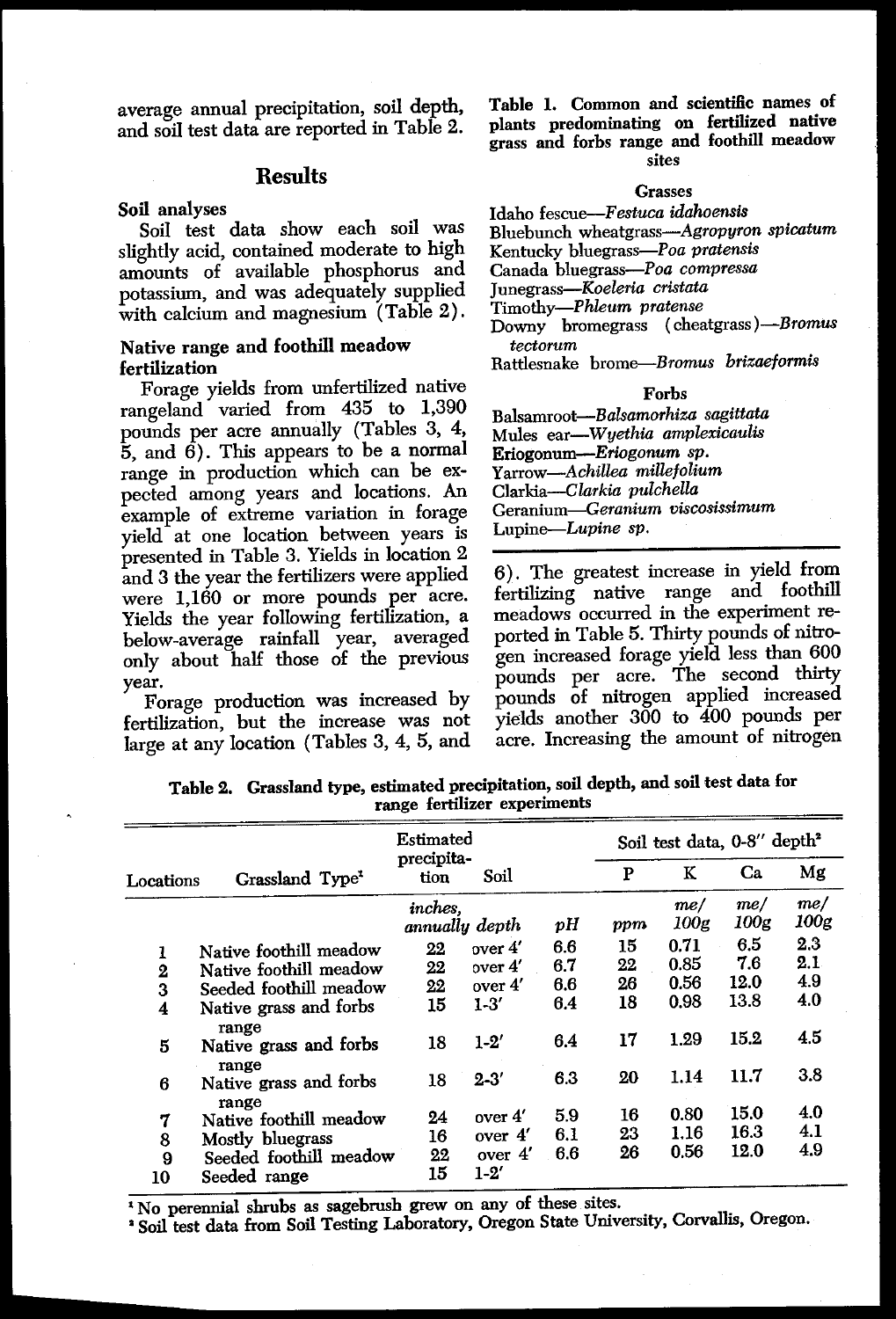applied above 60 pounds per acre increased forage yields very little. Phosphorus applied in combination with nitrogen or with nitrogen and sulfur had no effect on yield. Surfur applied alone did not increase forage production. A combination of nitrogen, phosphorus, and sulfur fertilization yielded slightly more than nitrogen alone at some locations. One experiment (not harvested) was gen or with nitrogen and sulfur<br>effect on yield. Surfur applied al<br>not increase forage production.<br>bination of nitrogen, phosphorr<br>sulfur fertilization yielded slightl<br>than nitrogen alone at some loca<br>One experiment (not h Proper and state of the nitrogen and spect on yield. Surfur application fect on yield. Surfur application of nitrogen, phose implicant interpretation of the state of the state of the state of the state of the state of the

grazed by a few stray cattle prior to the hay stage of growth. Plots were identified easily by the grazing pattern. The cattle closely grazed plots fertilized with 90 or 120 pounds of nitrogen per acre. Plots receiving little or no nitrogen were practically ungrazed. In other experiments, there was more grazing by deer and elk in the spring on plots receiving the larger application of nitrogen.

| Fertilizer, lbs/A            |               | Native meadow | Native meadow      |         |                    | Mixture<br>seeded grasses |
|------------------------------|---------------|---------------|--------------------|---------|--------------------|---------------------------|
| $N-P2O5$ -K <sub>2</sub> O-S |               | 1             |                    | 2       |                    | 3                         |
|                              |               |               | Forage yield, lb/A |         |                    |                           |
| $0 - 0 - 0 - 0$              |               | 820           | 990 <sup>1</sup>   | $620^2$ | 1,390 <sup>1</sup> | $650^2$                   |
| $30 - 0 - 0 - 0$             |               | 1,500         | 1.030              | 590     | 2,120              | 800                       |
| $60 - 0 - 0 - 0$             |               | 1.580         | 1,190              | 510     | 2.760              | 780                       |
| $90 - 0 - 0 - 0$             |               | 1,420         | 1,070              | 470     | 2,580              | 940                       |
| $180 - 0 - 0 - 0$            |               | 1,630         | 1,220              | 820     | 2,520              | 940                       |
| $0 - 80 - 0 - 0$             |               | 870 $\sim$    | 1,000              | 700     | 1,510              | 720                       |
| $60 - 80 - 0 - 0$            |               | 1.660         | 1,090              | 470     | 2,890              | 710                       |
| 60-80-0-50                   |               | 1,930         | 1,300              | 450     | 3,120              | 790                       |
|                              | <b>5% LSD</b> | 403           | N.S.               | N.S.    | 530                | 228                       |
|                              | CVZ           | 19            | 24                 | 29      | 15                 | 19                        |

|  | Table 3. Forage yields from fertilizing dry foothill meadows |  |  |  |  |  |
|--|--------------------------------------------------------------|--|--|--|--|--|
|--|--------------------------------------------------------------|--|--|--|--|--|

| <sup>1</sup> Forage yields the year the fertilizer was applied.<br><sup>2</sup> Forage yields the year following the year the fertilizer was applied. Year was much drier<br>than the previous year. |                                                                          |                    |                      |                    |           |
|------------------------------------------------------------------------------------------------------------------------------------------------------------------------------------------------------|--------------------------------------------------------------------------|--------------------|----------------------|--------------------|-----------|
|                                                                                                                                                                                                      | Table 4. Forage yields from fertilizing native grass and forbs rangeland |                    |                      |                    |           |
|                                                                                                                                                                                                      |                                                                          |                    | Location             |                    |           |
| Fertilizer, lbs/A                                                                                                                                                                                    |                                                                          |                    |                      |                    |           |
| $N-PsOs-KsO-S$                                                                                                                                                                                       | 4                                                                        |                    | 5                    |                    | 6         |
|                                                                                                                                                                                                      |                                                                          |                    | Forage yield, $lb/A$ |                    |           |
| $0 - 0 - 0 - 0$                                                                                                                                                                                      | 1,030                                                                    | 1,370 <sup>1</sup> | $1,150^2$            | 1.250 <sup>1</sup> | $1,050^2$ |
| $30 - 0 - 0 - 0$                                                                                                                                                                                     | 1,080                                                                    | 1,970              | 1,250                | 1,450              | 1,070     |
| $60 - 0 - 0 - 0$                                                                                                                                                                                     | 1,170                                                                    | 2,230              | 1,630                | 1,950              | 1,170     |
| $90 - 0 - 0 - 0$                                                                                                                                                                                     | 1,460                                                                    | 2,080              | 1,740                | 2,060              | 1,480     |
| 120-0--00                                                                                                                                                                                            | 1,260                                                                    | 2,120              | 1,670                | 2,240              | 1,700     |
| $0 - 0 - 0 - 20$                                                                                                                                                                                     | 1,070                                                                    | 1,340              | 1,220                | 1,290              | 1,070     |
| $60 - 0 - 0 - 20$                                                                                                                                                                                    | 1,370                                                                    | 2,240              | 1,190                | 2,170              | 1,360     |
| 60-80-0-20                                                                                                                                                                                           | 1,390                                                                    | 2,390              | 1,280                | 2,010              | 1,250     |
| 5% LSD                                                                                                                                                                                               | N.S.                                                                     | 520                | 290                  | 600                | 305       |
| CVZ                                                                                                                                                                                                  | 15                                                                       | 15                 | 12                   | 19                 | 14        |

Table 4. Forage yields from fertilizing native grass and forbs rangeland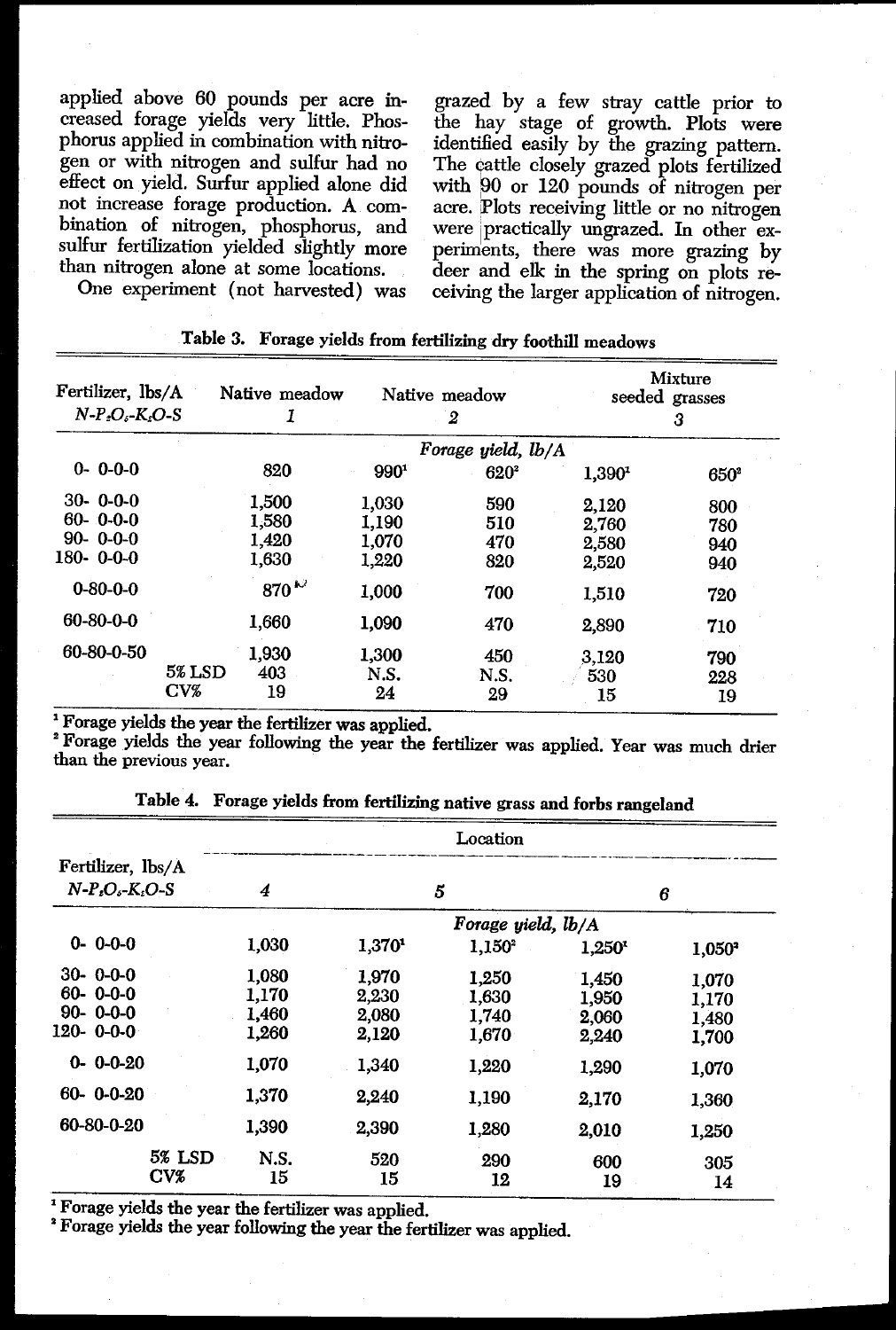| Table 5.                                                                                                                                               | Forage yields from fertilizing dry<br>foothill meadow                                                     |
|--------------------------------------------------------------------------------------------------------------------------------------------------------|-----------------------------------------------------------------------------------------------------------|
| Fertilizer, lbs/A                                                                                                                                      | Location 7                                                                                                |
| $N-P_{2}O_{5}$ -K <sub>2</sub> O-S                                                                                                                     | Forage Yield, lbs/A                                                                                       |
| $0 - 0 - 0 - 0$                                                                                                                                        | 790                                                                                                       |
| $30 - 0 - 0 - 40$<br>$60 - 0 - 0 - 40$<br>$90 - 0 - 0 - 40$<br>120-0--0-40<br>$0 - 80 - 0 - 40$<br>30-80-0-40<br>60-80-0-40<br>90-80-0-40<br>60-80-0-0 | - v 8<br>1,400<br>1,700<br>1,870<br>1,930<br>740<br>1.240<br>1,640<br>1,900<br>$1,\!600$<br>5% LSD<br>418 |
|                                                                                                                                                        | CVZ<br>17<br>Table 6. Range fertilization-<br>mostly bluegrass                                            |
| Fertilizer, lbs/A                                                                                                                                      | Location 8                                                                                                |
| $N-P_sO_s$                                                                                                                                             | Forage yield, lbs/A                                                                                       |
| 0-0                                                                                                                                                    | 435                                                                                                       |
| 30-0                                                                                                                                                   | 810                                                                                                       |

**Table 5. Forage yields** from fertilizing dry foothill meadow

#### Table 6. Range fertilization mostly bluegrass

| 60-80-0-40<br>90-80-0-40 |                                                   | 1,640<br>1,900      |  |  |  |
|--------------------------|---------------------------------------------------|---------------------|--|--|--|
| 60-80-0-0                |                                                   | 1,600               |  |  |  |
|                          | 5% LSD<br>$_{\rm{CV%}}$                           | 418<br>17           |  |  |  |
|                          | Table 6. Range fertilization-<br>mostly bluegrass |                     |  |  |  |
| Fertilizer, lbs/A        |                                                   | Location 8          |  |  |  |
| $N-P_{\it e}O_{\it s}$   |                                                   | Forage yield, lbs/A |  |  |  |
| 0-0                      |                                                   | 435                 |  |  |  |
|                          |                                                   |                     |  |  |  |
| 30-0                     |                                                   | 810                 |  |  |  |
| 30-40                    |                                                   | 850                 |  |  |  |
| $0 - 40$                 |                                                   | 460                 |  |  |  |

#### **Fertilizing seeded rangeland**

Fertilizing with nitrogen increased forage yields of introduced grasses seeded on rangeland (tall oatgrass, timothy, intermediate wheatgrass mixture in location 3, Table 3; intermediate wheatgrass in locations 9 and 10, Table 7). Applying nitrogen at rates of 30 and 60 pounds per acre was more effective per pound of nitrogen applied in increasing yield than higher rates of application. Applying more nitrogen than 60 pounds per acre did not produce additional forage. Yields were slightly higher where sulfur fertilizer was applied alone or in combination with nitrogen fertilizer, but yield increases were not sufficiently large to suggest fertilizing with sulfur. Slight yield increases were measured where phosphorus fertilizer had been applied; these increases were not significant.

Yield increases varied considerably from one location to another and from year to year. Much of the variation in forage production and in response to fertilization from year to year can be accounted for in variations in annual rainfall and effectiveness of the rainfall in producing plant growth. The larger increases in forage production from fertilizing were obtained during years when rainfall was above normal.

#### Residual value of the **applied fertilizer**

All experiments were observed the second year following fertilizer application for visible differences in forage growth from the fertilizer applied. In most experiments, little if any difference in growth was observed between the unfertilized areas and areas fertilized the previous year. Yields were measured in four locations where visible differences occurred. Yields were several hundred pounds per acre higher where rates of nitrogen from 60 to 120 pounds per acre had been applied the previous year  $(Tables 3 and 4)$ . Total increase in forage yield for two years from one application of nitrogen did not exceed 1,650 several hund:<br>
where rates<br>
pounds per a<br>
previous y<br>
l increase in 1<br>
l increase in 1<br>
from fertilizie<br>
eatgrass<br>
Location<br>
9<br> *10*<br>
age yield, lbs/<br>
720

**Table** 7. Forage yields from fertilizing intermediate wheatgrass

|                   | Location |                     |  |  |
|-------------------|----------|---------------------|--|--|
| Fertilizer, lbs/A | 9        | 10                  |  |  |
| N-P.O.-K.O-S      |          | Forage yield, lbs/A |  |  |
| $0 - 0 - 0 - 0$   | 1,090    | 720                 |  |  |
| $30-0-0-0$        | 1.690    | 970                 |  |  |
| $60-0-0-0$        | 2,350    | 1.050               |  |  |
| $90 - 0 - 0 - 0$  | 2.180    | 1.120               |  |  |
| 120-0-0-0         | 2.270    | 1.230               |  |  |
| $0 - 0 - 0 - 20$  | 1.250    | 800                 |  |  |
| 60-0-0-20         | 2.340    | 1,080               |  |  |
| $90-0-0-20$       | 2,350    |                     |  |  |
| 60-80-0-20        | .        | 1,060               |  |  |
| <b>5% LSD</b>     | 380      | 180                 |  |  |
| $_{\rm{CV}z}$     | 13       | 10                  |  |  |

Pastured nearly a month in early spring before cattle were removed.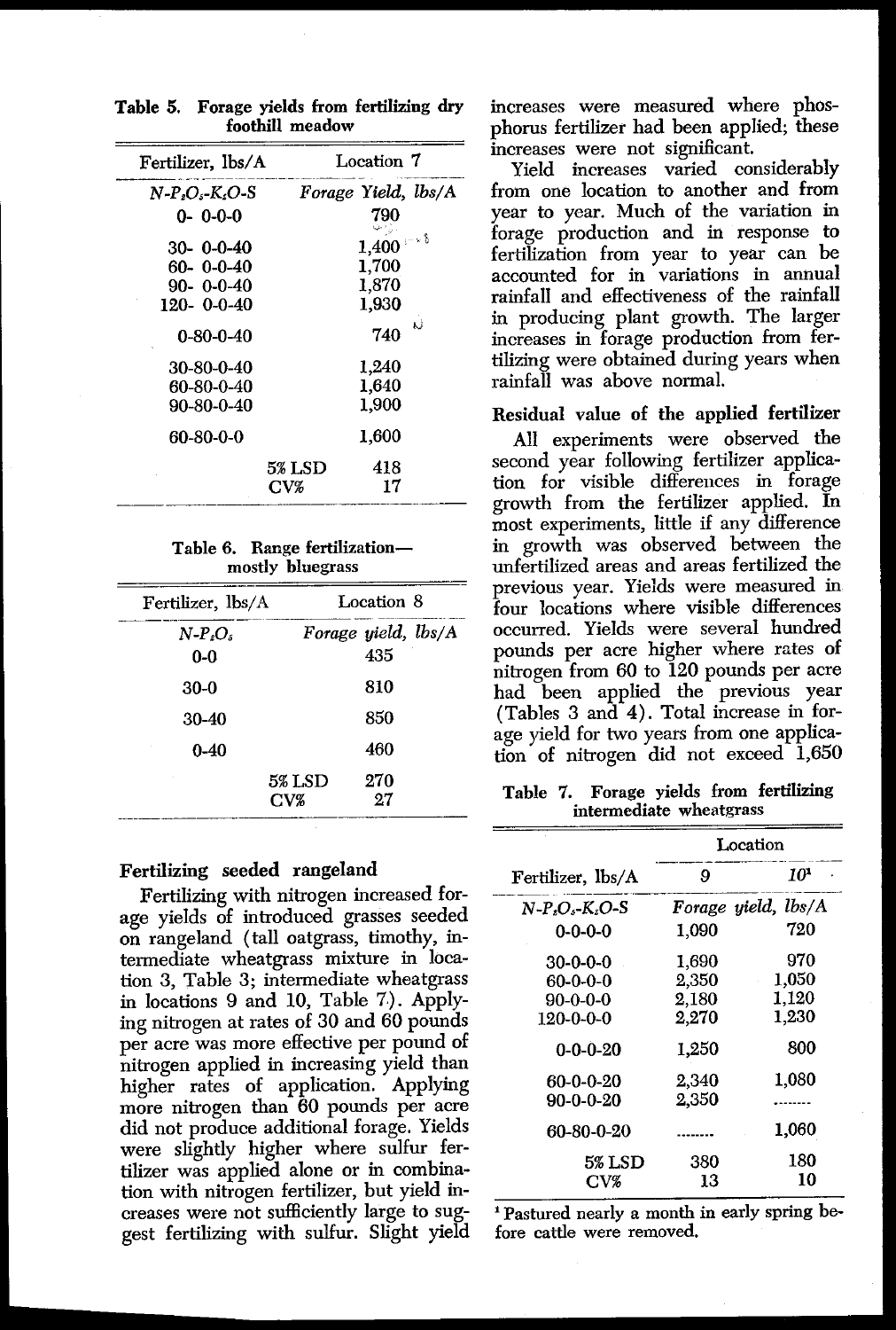|                   | Table 8. | Fall versus spring fertilization effect on forage yield |                     |                           |       |                            |
|-------------------|----------|---------------------------------------------------------|---------------------|---------------------------|-------|----------------------------|
| Fertilizer, lbs/A |          | Dry foothill<br>meadow                                  |                     | Mixture<br>seeded grasses |       | Intermediate<br>wheatgrass |
| $N-P.O - K.O-S$   | Fall     | Spring                                                  | Fall                | Spring                    | Fall  | Spring                     |
|                   |          |                                                         | Forage yield, lbs/A |                           |       |                            |
| $30 - 0 - 0 - 0$  | 1.050    | 1,500                                                   | 1,810               | 2,120                     |       |                            |
| $30 - 80 - 0 - 0$ | 1,120    | 1,400                                                   | 1.920               | 2,320                     |       |                            |
| $60 - 0 - 0 - 0$  | 1,240    | 1,580                                                   | 2,000               | 2,760                     |       |                            |
| 60-80-0-0         | 1,615    | 1,660                                                   | 2,690               | 2,890                     |       |                            |
| $90 - 0 - 0 - 0$  | 1,760    | 1.420                                                   | 2.290               | 2,580                     |       |                            |
| $90 - 80 - 0 - 0$ | 1,800    | 2,090                                                   | 2,630               | 3,390                     |       |                            |
| $0 - 80 - 0 - 0$  | 810      | 870                                                     | 1,340               | 1,510                     |       |                            |
| $30 - 0 - 0 - 10$ |          |                                                         |                     |                           | 1,400 | 1.520                      |
| $60 - 0 - 0 - 10$ |          |                                                         |                     |                           | 1,810 |                            |
| $90 - 0 - 0 - 10$ |          |                                                         |                     |                           | 2,160 | 2,100<br>2,270             |
| mean              | 1,340    | 1,500                                                   | 2,100               | 2,510                     | 1,790 | 1,960                      |

Table 8. Fall versus spring fertilization effect on forage yield

pounds per acre in any experiment. Phosphorus and sulfur fertilizers did not increase yields during the residual year.

#### Fall versus spring fertilization

Fertilizing in the spring when plant growth was starting resulted in more forage production than fall fertilization. Yields averaged 270 pounds per acre higher where the fertilizer was spring applied than where the fertilizer was fall applied (Table 8). Yield differences in favor of the spring applied fertilization were affected very little by the fertilizer applied or the rate of nitrogen applied.

#### Drier locations

Early growth where nitrogen fertilizer was applied was observed to be darker green, slightly earlier, and grazed more by deer than non-fertilized forage. Small increases in the growth of crested wheatgrass and native grasses were observed where nitrogen had been applied. Downy bromegrass growth was increased as much or more than the growth of native or introduced grasses. Fertilizing with nitrogen, phosphorus, and sulfur did not produce more growth than where only nitrogen was applied. No difference in growth could be seen between plots fertilized with phosphorus or sulfur (alone or together) and plots not receiving any fertilizer.

These observations from fertilizing the drier native and seeded rangeland in northeast Oregon are consistent with results reported by scientists at the Squaw Butte Experiment Station (Sneva, et al, 1958; Sneva, 1963; Sneva and Hyder, 1965).

#### **Discussion**

Vigorous, adapted introduced grasses such as intermediate wheatgrass, tall oatgrass, and timothy yielded more forage per acre than native grasses and range plants. Also, the introduced grasses were more responsive to fertilization. Nitrogen was the only element which produced significant increases in forage yields. No response was measured when phosphorus or sulfur was applied alone or together. Combinations of phosphorus and sulfur with nitrogen occasionally increased yield more than when only nitrogen was applied. A response to phosphorus fertilizer application would not be expected with the amount of available phosphorus found in these soils (Table 2).

Greater efficiency of nitrogen was obtained from the lower rates of application, 30 and 60 pounds of nitrogen per acre, than from the higher rates. At best, less than 30 pounds of dry forage at hay stage of growth was obtained per pound of nitrogen applied. Using these figures,